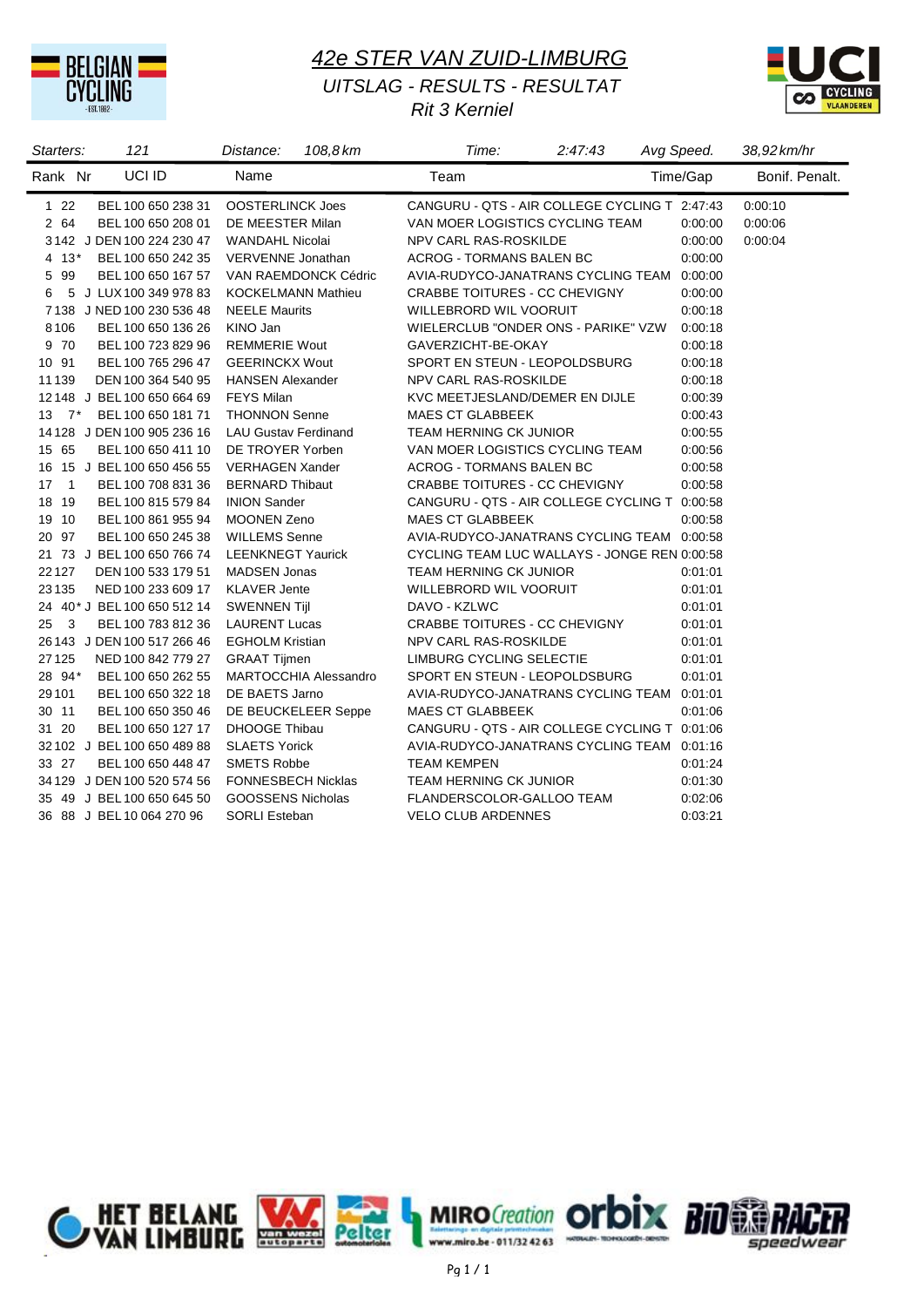

*Puntenklassement-Classement des points-Points classification*



*Punten Aankomst - Points Arrivée - Points Finish*

*Rit 3 Kerniel* 

| Rang |      | Rugnr Naam-Nom           | Ploeg-Equipe                             | <b>Punten-Points</b> |
|------|------|--------------------------|------------------------------------------|----------------------|
|      |      | 22 OOSTERLINCK Joes      | CANGURU - OTS - AIR COLLEGE CYCLING TEAM | 15                   |
| 2    |      | 64 DE MEESTER Milan      | VAN MOER LOGISTICS CYCLING TEAM          | 14                   |
| 3    |      | 142 WANDAHL Nicolai      | NPV CARL RAS-ROSKILDE                    | 13                   |
| 4    |      | 13 VERVENNE Jonathan     | ACROG - TORMANS BALEN BC                 | 12                   |
| 5    | 99.  | VAN RAEMDONCK Cédric     | AVIA-RUDYCO-JANATRANS CYCLING TEAM       | 11                   |
| 6    |      | 5 KOCKELMANN Mathieu     | <b>CRABBE TOITURES - CC CHEVIGNY</b>     | 10                   |
|      |      | 138 NEELE Maurits        | WILLEBRORD WIL VOORUIT                   | 9                    |
| 8    |      | 106 KINO Jan             | WIELERCLUB "ONDER ONS - PARIKE" VZW      | 8                    |
| 9    | 70.  | <b>REMMERIE Wout</b>     | GAVERZICHT-BE-OKAY                       |                      |
| 10   | 91   | <b>GEERINCKX Wout</b>    | SPORT EN STEUN - LEOPOLDSBURG            | 6                    |
| 11   | 139. | <b>HANSEN Alexander</b>  | NPV CARL RAS-ROSKILDE                    | 5                    |
| 12   |      | 148 FEYS Milan           | KVC MEETJESLAND/DEMER EN DIJLE           | 4                    |
| 13   |      | 7 THONNON Senne          | <b>MAES CT GLABBEEK</b>                  | 3                    |
| 14   |      | 128 LAU Gustav Ferdinand | TEAM HERNING CK JUNIOR                   | 2                    |
| 15   | 65.  | DE TROYER Yorben         | VAN MOER LOGISTICS CYCLING TEAM          |                      |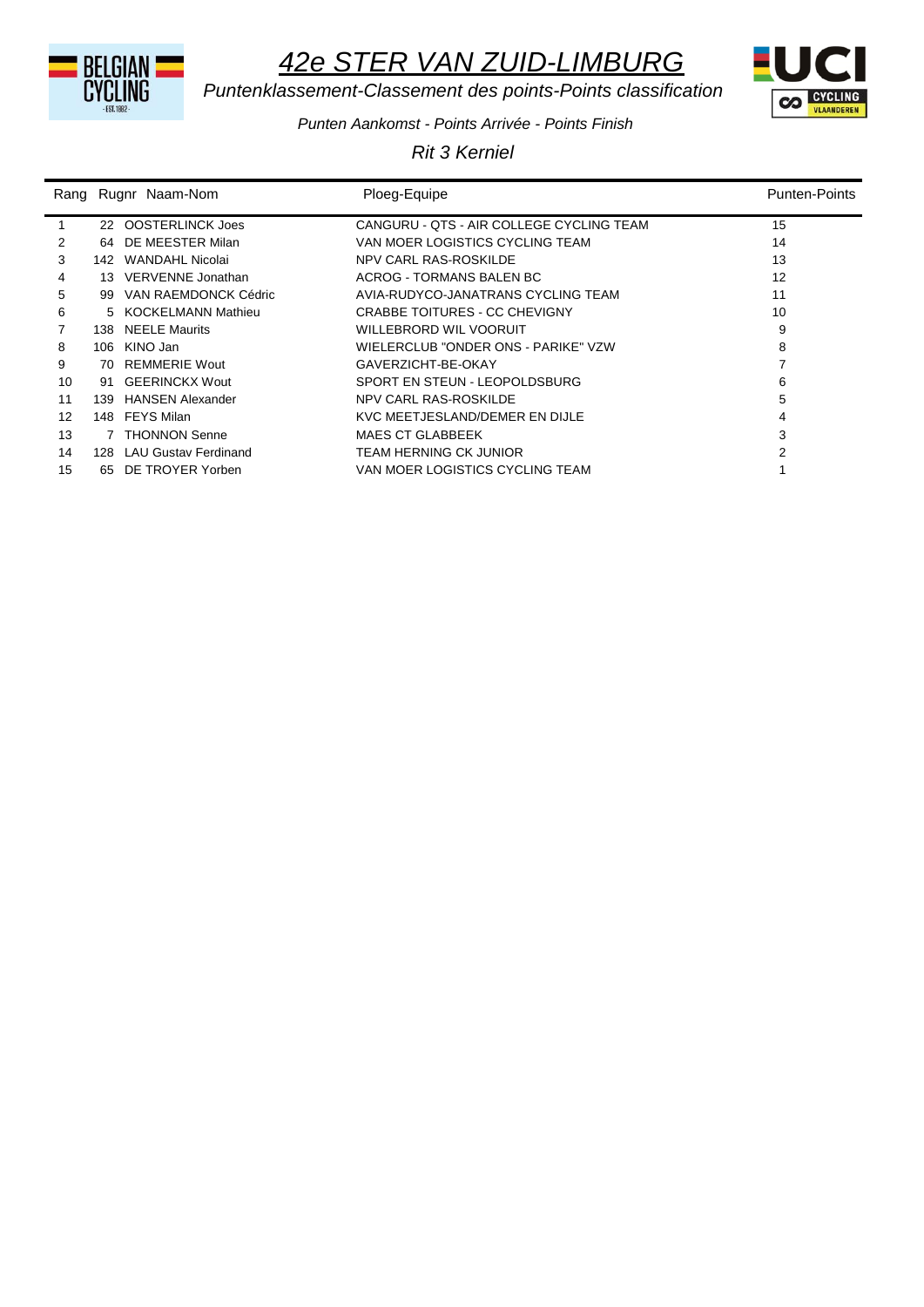



#### *Rit 3 Kerniel Jongerenklassement - Classement du meilleur Jeune - Youth Classification*

| Rank Nr |                                             | Name                                    | Team                                        | Time    |
|---------|---------------------------------------------|-----------------------------------------|---------------------------------------------|---------|
|         | 142 DEN 100 224 230 47 WANDAHL Nicolai      |                                         | NPV CARL RAS-ROSKILDE                       | 2:47:43 |
| 2       |                                             | 5 LUX 100 349 978 83 KOCKELMANN Mathieu | CRABBE TOITURES - CC CHEVIGNY               | 2:47:43 |
| 3       | 138 NED 100 230 536 48 NEELE Maurits        |                                         | WILLEBRORD WIL VOORUIT                      | 2:48:01 |
| 4       | 148 BEL 100 650 664 69 FEYS Milan           |                                         | KVC MEETJESLAND/DEMER EN DIJLE              | 2:48:22 |
| 5       | 128 DEN 100 905 236 16 LAU Gustav Ferdinand |                                         | <b>TEAM HERNING CK JUNIOR</b>               | 2:48:38 |
| 6       | 15 BEL 100 650 456 55 VERHAGEN Xander       |                                         | ACROG - TORMANS BALEN BC                    | 2:48:41 |
|         | 73 BEL 100 650 766 74 LEENKNEGT Yaurick     |                                         | CYCLING TEAM LUC WALLAYS - JONGE RENNERS RO | 2:48:41 |
| 8       | 40 BEL 100 650 512 14 SWENNEN Tijl          |                                         | DAVO - KZLWC                                | 2:48:44 |
| 9       | 143 DEN 100 517 266 46 EGHOLM Kristian      |                                         | NPV CARL RAS-ROSKILDE                       | 2:48:44 |
| 10      | 102 BEL 100 650 489 88 SLAETS Yorick        |                                         | AVIA-RUDYCO-JANATRANS CYCLING TEAM          | 2:48:59 |
| 11      | 129 DEN 100 520 574 56 FONNESBECH Nicklas   |                                         | TEAM HERNING CK JUNIOR                      | 2:49:13 |
| 12      | 49 BEL 100 650 645 50 GOOSSENS Nicholas     |                                         | FLANDERSCOLOR-GALLOO TEAM                   | 2:49:49 |
| 13      | 88 BEL 10 064 270 96                        | SORLI Esteban                           | <b>VELO CLUB ARDENNES</b>                   | 2:51:04 |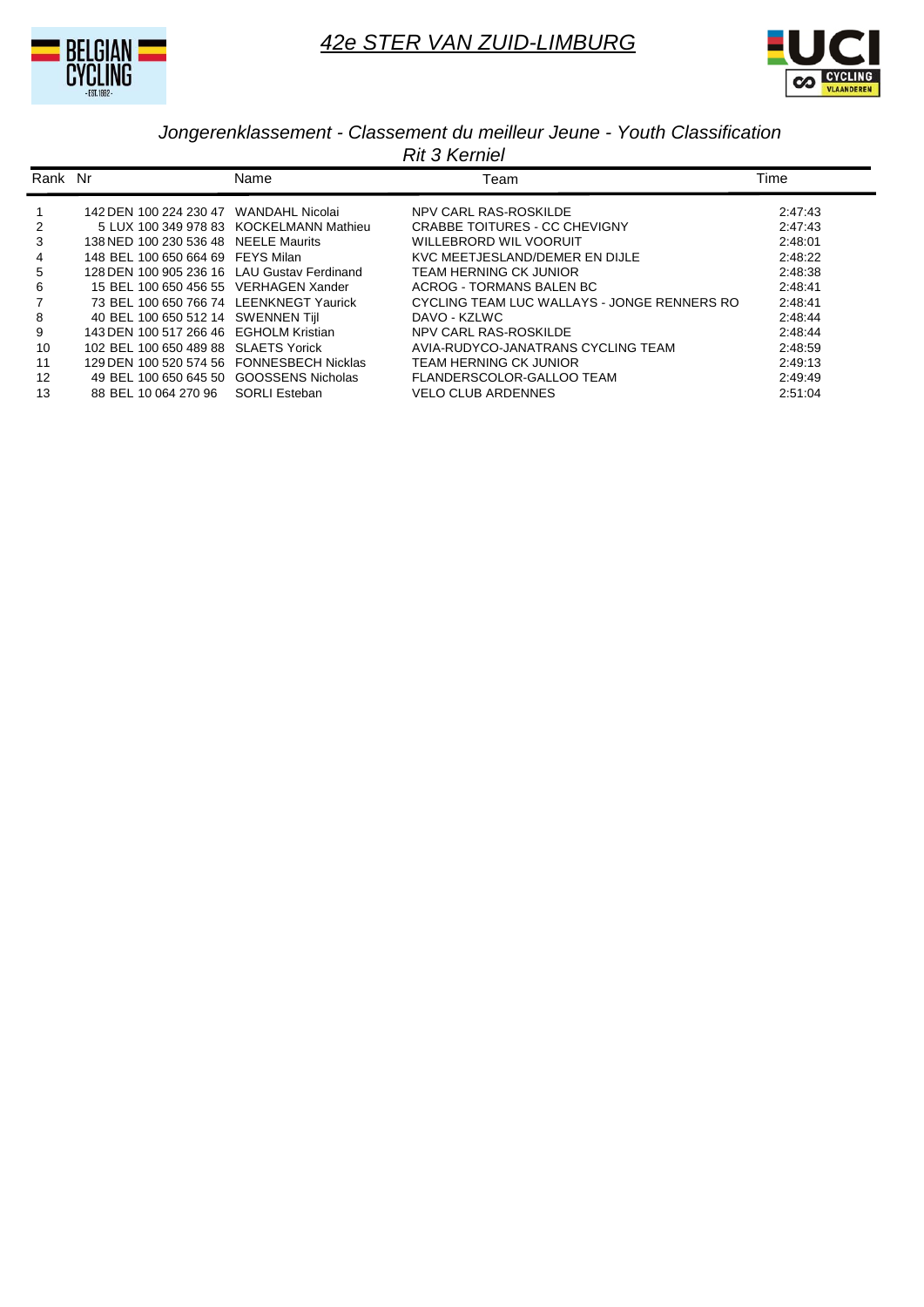

*Rit 3 Kerniel* 



*Rushes - Sprint Intermediaires - Intermediate Sprints*

| Rank Nr |     | Name                         | Team                                     | <b>Bonification</b> |
|---------|-----|------------------------------|------------------------------------------|---------------------|
|         |     | Knelspurt 1 - 26,7 Km        |                                          |                     |
|         |     | 128 LAU Gustav Ferdinand     | TEAM HERNING CK JUNIOR                   | 0.00:00             |
| 2       |     | 139 HANSEN Alexander         | NPV CARL RAS-ROSKILDE                    | 0.00:00             |
| 3       |     | 20 DHOOGE Thibau             | CANGURU - OTS - AIR COLLEGE CYCLING TEAM | 0:00:00             |
|         |     | <b>Knelspurt 2 - 56,3 Km</b> |                                          |                     |
|         | 99  | VAN RAEMDONCK Cédric         | AVIA-RUDYCO-JANATRANS CYCLING TEAM       | 0.00:00             |
| 2       |     | 22 OOSTERLINCK Joes          | CANGURU - OTS - AIR COLLEGE CYCLING TEAM | 0.00:00             |
| 3       |     | 64 DE MEESTER Milan          | VAN MOER LOGISTICS CYCLING TEAM          | 0.00:00             |
|         |     | Knelspurt 3 - 91,5 Km        |                                          |                     |
| 1       | 99. | VAN RAEMDONCK Cédric         | AVIA-RUDYCO-JANATRANS CYCLING TEAM       | 0.00:00             |
| 2       |     | 5 KOCKELMANN Mathieu         | CRABBE TOITURES - CC CHEVIGNY            | 0.00:00             |
| 3       | 13. | VERVENNE Jonathan            | ACROG - TORMANS BALEN BC                 | 0:00:00             |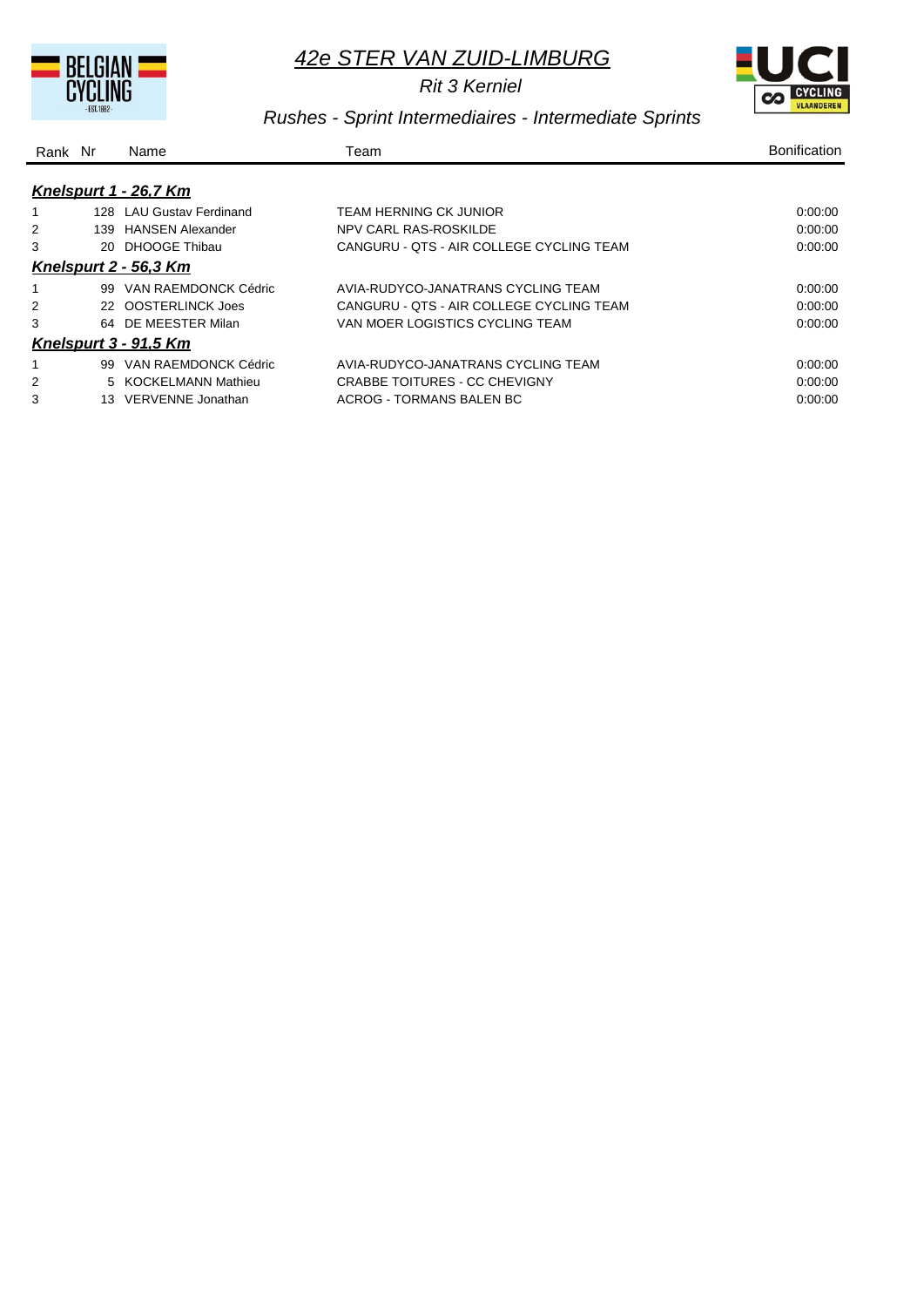

*Rit 3 Kerniel* 



#### *Bergklassement - GPM - Mountains Sprints*

| Rank Nr               |     | Name                           | Team                               | Points |  |  |  |  |
|-----------------------|-----|--------------------------------|------------------------------------|--------|--|--|--|--|
| GPM 1 Borgloon 5.1 Km |     |                                |                                    |        |  |  |  |  |
|                       |     | 129 FONNESBECH Nicklas         | TEAM HERNING CK JUNIOR             | 5      |  |  |  |  |
| 3                     |     | 90 SAREMANS Julien             | <b>VELO CLUB ARDENNES</b>          |        |  |  |  |  |
|                       |     | GPM 2 Grootloon 12,7 Km        |                                    |        |  |  |  |  |
|                       |     | 129 FONNESBECH Nicklas         | <b>TEAM HERNING CK JUNIOR</b>      | 5      |  |  |  |  |
|                       |     | GPM 3 Borgloon 32,0 Km         |                                    |        |  |  |  |  |
|                       |     | 99 VAN RAEMDONCK Cédric        | AVIA-RUDYCO-JANATRANS CYCLING TEAM | 5      |  |  |  |  |
|                       |     | <b>GPM 4 Grootloon 42,6 Km</b> |                                    |        |  |  |  |  |
|                       | 99. | VAN RAEMDONCK Cédric           | AVIA-RUDYCO-JANATRANS CYCLING TEAM | 5      |  |  |  |  |
| 2                     |     | 5 KOCKELMANN Mathieu           | CRABBE TOITURES - CC CHEVIGNY      | 3      |  |  |  |  |
| 3                     | 64. | DE MEESTER Milan               | VAN MOER LOGISTICS CYCLING TEAM    |        |  |  |  |  |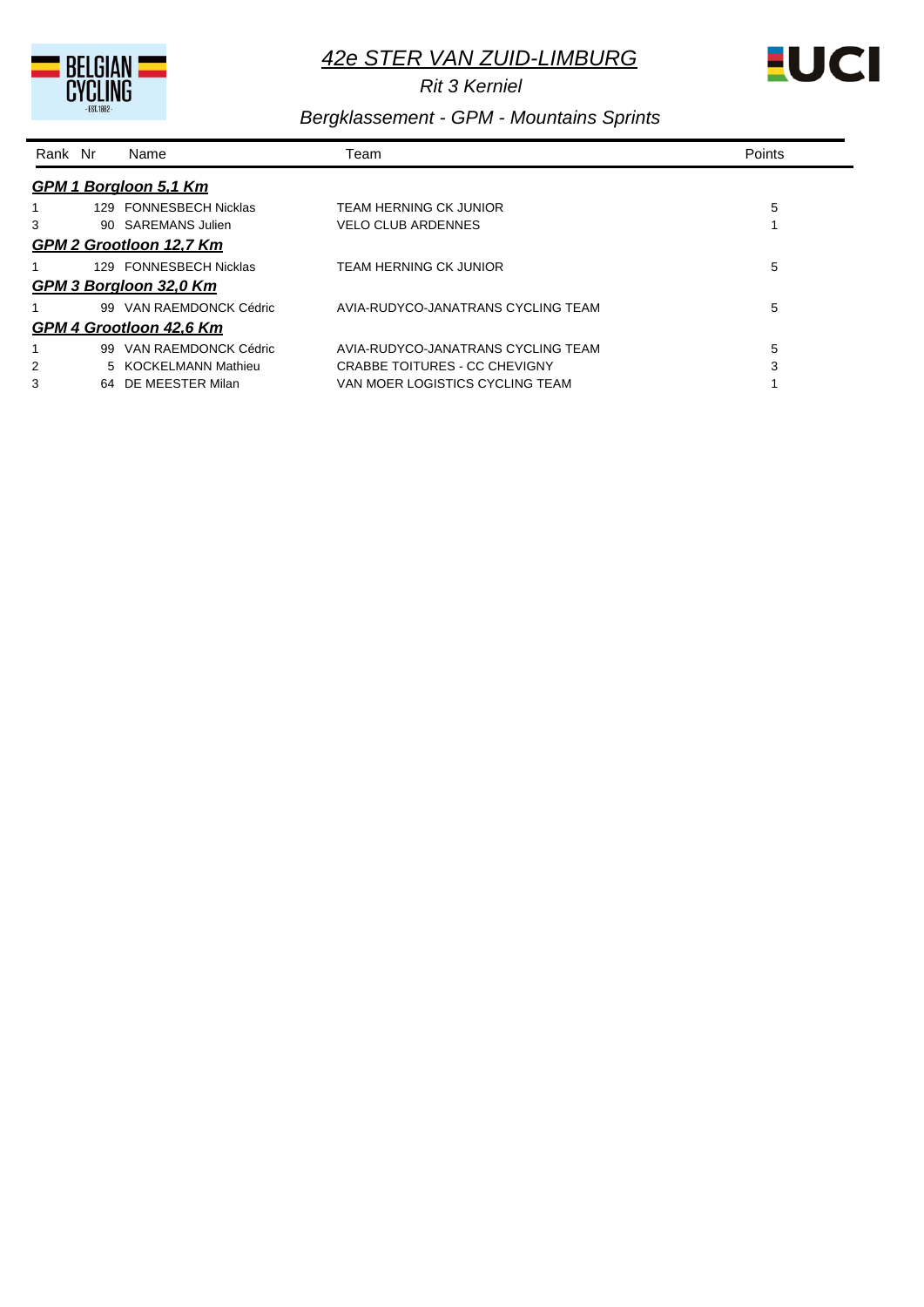



# *Ploegen klassement-Classement par équipes- Team Classification*

*Rit 3 Kerniel* 

| Rank           | Геаm                                    |   | Time      | <b>Places</b> | 1st rider |
|----------------|-----------------------------------------|---|-----------|---------------|-----------|
|                | NPV CARL RAS-ROSKILDE                   |   | 3 8:24:28 | 40            | 3         |
| 2              | <b>CRABBE TOITURES - CC CHEVIGNY</b>    | 3 | 8:25:08   | 48            | 6         |
| 3              | AVIA-RUDYCO-JANATRANS CYCLING TEAM      |   | 3 8:25:08 | 54            | 5         |
| $\overline{4}$ | CANGURU - QTS - AIR COLLEGE CYCLING TEA |   | 3 8:25:13 | 50            |           |
| 5              | <b>MAES CT GLABBEEK</b>                 |   | 3 8:25:56 | 62            | 13        |
| 6              | <b>TEAM HERNING CK JUNIOR</b>           | 3 | 8:26:35   | 70            | 14        |
|                |                                         |   |           |               |           |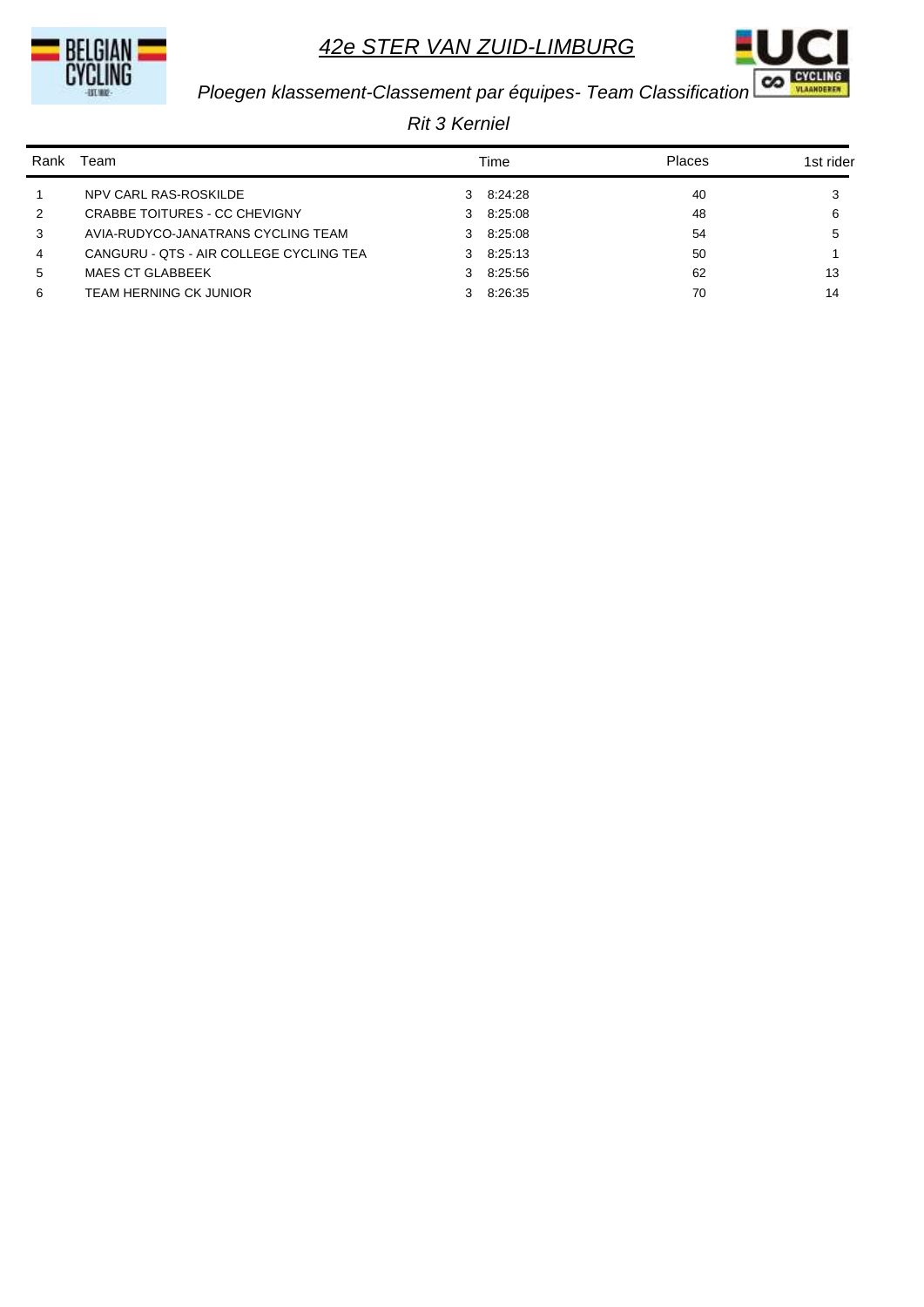



*Beste Regionale Renner - Meilleur Regionaux - Best regional rider*

*Rit 3 Kerniel* 

|   | Rang Rugnr Naam          |              | Ploeg - Equip                 | Tiid    |
|---|--------------------------|--------------|-------------------------------|---------|
|   | 13 VERVENNE Jonathan     | BEL 20030527 | ACROG - TORMANS BALEN BC      | 0.00.00 |
|   | THONNON Senne            | BEL 20030319 | MAES CT GLABBEEK              | 0.00.43 |
| 3 | 40 SWENNEN Tijl          | BEL 20040221 | DAVO - KZLWC                  | 0:01:01 |
|   | 94 MARTOCCHIA Alessandro | BEL 20030618 | SPORT EN STEUN - LEOPOLDSBURG | 0.01:01 |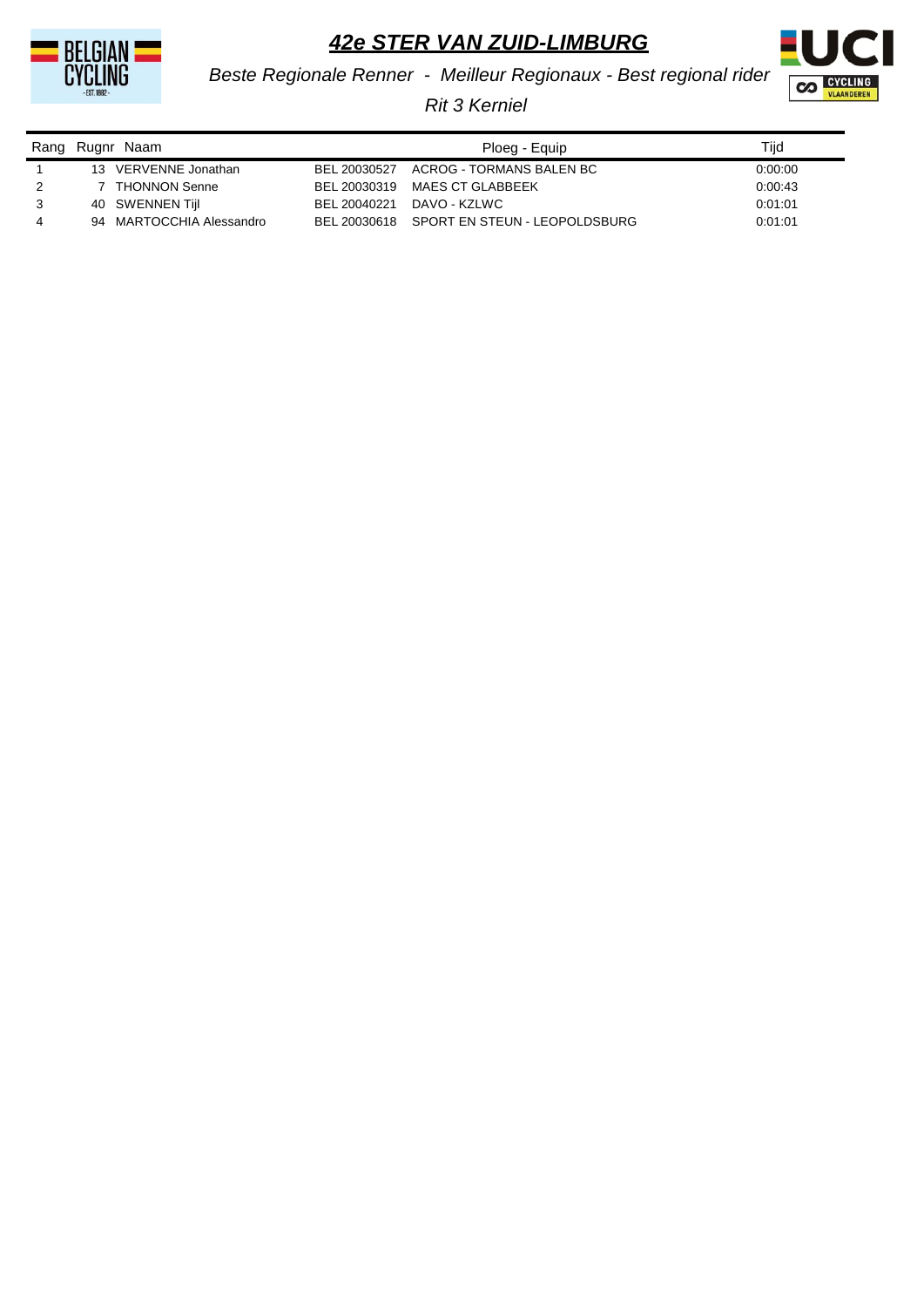





| Rugnr          | Naam-Nom                                |            | Ploeg-Equipe   |                                            |  |  |  |
|----------------|-----------------------------------------|------------|----------------|--------------------------------------------|--|--|--|
|                | <b>DNS</b> - Niet gestart - Non partant |            |                |                                            |  |  |  |
| 92             | <b>BOECKX Senne</b>                     | <b>BEL</b> | 100 650 178 68 | SPORT EN STEUN - LEOPOLDSBURG              |  |  |  |
|                | DNF - Opgave - Abandon                  |            |                |                                            |  |  |  |
| $\overline{2}$ | <b>MOINET Lucas</b>                     | <b>BEL</b> | 100 941 557 59 | CRABBE TOITURES - CC CHEVIGNY              |  |  |  |
| 4              | PICOUX Justin                           | <b>BEL</b> | 101 069 119 66 | CRABBE TOITURES - CC CHEVIGNY              |  |  |  |
| 6              | LEDOUX Trystan                          | <b>BEL</b> | 100 889 449 40 | CRABBE TOITURES - CC CHEVIGNY              |  |  |  |
| 8              | <b>BIJNENS Joren</b>                    | <b>BEL</b> | 100 650 369 65 | <b>MAES CT GLABBEEK</b>                    |  |  |  |
| 12             | PAUL Loïs                               | <b>BEL</b> | 100 650 452 51 | <b>MAES CT GLABBEEK</b>                    |  |  |  |
| 14             | <b>MAES</b> Seppe                       | <b>BEL</b> | 100 650 185 75 | <b>ACROG - TORMANS BALEN BC</b>            |  |  |  |
| 17             | <b>GROSEMANS Dries</b>                  | <b>BEL</b> | 100 650 620 25 | <b>ACROG - TORMANS BALEN BC</b>            |  |  |  |
| 18             | <b>LAMON Tim</b>                        | <b>BEL</b> | 100 650 274 67 | ACROG - TORMANS BALEN BC                   |  |  |  |
| 21             | <b>JONCKHEERE Jarne</b>                 | <b>BEL</b> | 100 650 557 59 | CANGURU - QTS - AIR COLLEGE CYCLING TEAM   |  |  |  |
| 23             | <b>DEWULF Wannes</b>                    | <b>BEL</b> | 100 650 343 39 | CANGURU - QTS - AIR COLLEGE CYCLING TEAM   |  |  |  |
| 25             | <b>DURNEZ Seppe</b>                     | <b>BEL</b> | 100 650 211 04 | <b>TEAM KEMPEN</b>                         |  |  |  |
| 28             | VAN GELDER Rube                         | <b>BEL</b> | 100 650 581 83 | <b>TEAM KEMPEN</b>                         |  |  |  |
| 29             | VISSENBERG Sander                       | <b>BEL</b> | 100 650 279 72 | <b>TEAM KEMPEN</b>                         |  |  |  |
| 31             | DE JONG Olivier                         | <b>BEL</b> | 100 650 513 15 | SPORT EN MOEDIG GENK                       |  |  |  |
| 32             | <b>BOSMANS Robbe</b>                    | <b>BEL</b> | 100 741 711 33 | SPORT EN MOEDIG GENK                       |  |  |  |
| 37             | <b>RAES Renzo</b>                       | <b>BEL</b> | 100 650 247 40 | DAVO - KZLWC                               |  |  |  |
| 38             | <b>FIERENS Ruben</b>                    | <b>BEL</b> | 100 650 388 84 | DAVO - KZLWC                               |  |  |  |
| 39             | VAN PELT Jeff                           | <b>BEL</b> | 100 650 418 17 | DAVO - KZLWC                               |  |  |  |
| 41             | <b>FRETIN Kaj</b>                       | <b>BEL</b> | 100 650 559 61 | DAVO - KZLWC                               |  |  |  |
| 42             | <b>VANHAMOND Jorrit</b>                 | <b>BEL</b> | 100 650 420 19 | DAVO - KZLWC                               |  |  |  |
| 43             | <b>BAETEN Wiebe</b>                     | <b>BEL</b> | 100 741 560 76 | <b>WAC TEAM</b>                            |  |  |  |
| 44             | <b>BAETEN Rube</b>                      | <b>BEL</b> | 100 741 567 83 | <b>WAC TEAM</b>                            |  |  |  |
| 45             | VAN DEN EEDE Borre                      | <b>BEL</b> | 100 650 229 22 | WAC TEAM                                   |  |  |  |
| 46             | <b>JORDAENS Ilias</b>                   | <b>BEL</b> | 100 709 559 85 | <b>WAC TEAM</b>                            |  |  |  |
| 47             | VAN GOGH Xander                         | <b>BEL</b> | 100 944 052 32 | <b>WAC TEAM</b>                            |  |  |  |
| 48             | <b>VERHAEGEN Ruben</b>                  | <b>BEL</b> | 101 057 427 14 | WAC TEAM                                   |  |  |  |
| 50             | <b>VANDENHENDE Kobe</b>                 | <b>BEL</b> | 100 650 659 64 | FLANDERSCOLOR-GALLOO TEAM                  |  |  |  |
| 52             | <b>BAUDUIN Romain</b>                   | <b>BEL</b> | 100 783 577 92 | FLANDERSCOLOR-GALLOO TEAM                  |  |  |  |
| 53             | <b>DIERICKX Arno</b>                    | <b>BEL</b> | 100 650 355 51 | FLANDERSCOLOR-GALLOO TEAM                  |  |  |  |
| 61             | <b>BERTELS Lennert</b>                  | <b>BEL</b> | 100 655 354 06 | VAN MOER LOGISTICS CYCLING TEAM            |  |  |  |
| 62             | VAN POUCKE Wannes                       | <b>BEL</b> | 100 650 265 58 | VAN MOER LOGISTICS CYCLING TEAM            |  |  |  |
| 63             | <b>NEIRINCKX Niels</b>                  | <b>BEL</b> | 100 650 493 92 | VAN MOER LOGISTICS CYCLING TEAM            |  |  |  |
| 67             | HASHIKAWA Jo                            | JPN        | 100 597 357 15 | GAVERZICHT-BE-OKAY                         |  |  |  |
| 68             | DE CLERCK Niels                         | BEL        | 100 650 595 00 | GAVERZICHT-BE-OKAY                         |  |  |  |
| 69             | <b>INGELBEEN Jonas</b>                  | BEL        | 100 726 428 76 | GAVERZICHT-BE-OKAY                         |  |  |  |
| 71             | <b>VERCRUYSE Tjorven</b>                | <b>BEL</b> | 100 650 438 37 | GAVERZICHT-BE-OKAY                         |  |  |  |
| 72             | <b>GERMONPREZ Thibo</b>                 | BEL        | 100 650 786 94 | GAVERZICHT-BE-OKAY                         |  |  |  |
| 75             | VANASSCHE Thomas                        | <b>BEL</b> | 101 099 309 89 | CYCLING TEAM LUC WALLAYS - JONGE RENNERS R |  |  |  |
| 76             | VANSTEENKISTE Wout                      | BEL        | 100 841 027 21 | CYCLING TEAM LUC WALLAYS - JONGE RENNERS R |  |  |  |
| 77             | <b>VERMEULEN Rhune</b>                  | BEL        | 100 867 924 49 | CYCLING TEAM LUC WALLAYS - JONGE RENNERS R |  |  |  |
| 78             | <b>VLEIRICK Warre</b>                   | <b>BEL</b> | 100 724 580 71 | CYCLING TEAM LUC WALLAYS - JONGE RENNERS R |  |  |  |
| 79             | HUYGHE Stan                             | <b>BEL</b> | 100 650 374 70 | BRAIN <sup>2</sup> OLYMPIA TIENEN          |  |  |  |
| 82             | VANWALLEGHEM Joris                      | <b>BEL</b> | 100 650 541 43 | BRAIN <sup>2</sup> OLYMPIA TIENEN          |  |  |  |
| 83             | <b>VANGRUNDERBEEK Viktor</b>            | <b>BEL</b> | 100 886 718 25 | BRAIN <sup>2</sup> OLYMPIA TIENEN          |  |  |  |
| 84             | <b>NULENS Yarne</b>                     | <b>BEL</b> | 100 650 776 84 | BRAIN <sup>2</sup> OLYMPIA TIENEN          |  |  |  |
| 85             | LAVERDEUR Johan                         | <b>BEL</b> | 100 783 610 28 | <b>VELO CLUB ARDENNES</b>                  |  |  |  |
| 86             | <b>GARZANITI Nicolas</b>                | BEL        | 100 783 600 18 | <b>VELO CLUB ARDENNES</b>                  |  |  |  |
| 87             | <b>TOUSSAINT Mathieu</b>                | BEL        | 101 134 351 17 | <b>VELO CLUB ARDENNES</b>                  |  |  |  |
| 89             | <b>COLLIGNON Yannis</b>                 | BEL        | 100 783 586 04 | <b>VELO CLUB ARDENNES</b>                  |  |  |  |
| 90             | <b>SAREMANS Julien</b>                  | BEL        | 100 511 336 33 | <b>VELO CLUB ARDENNES</b>                  |  |  |  |
| 93             | LIEKENS Bart                            | BEL        | 100 650 310 06 | SPORT EN STEUN - LEOPOLDSBURG              |  |  |  |
| 95             | RAMAEKERS Niels                         | BEL        | 100 645 742 94 | SPORT EN STEUN - LEOPOLDSBURG              |  |  |  |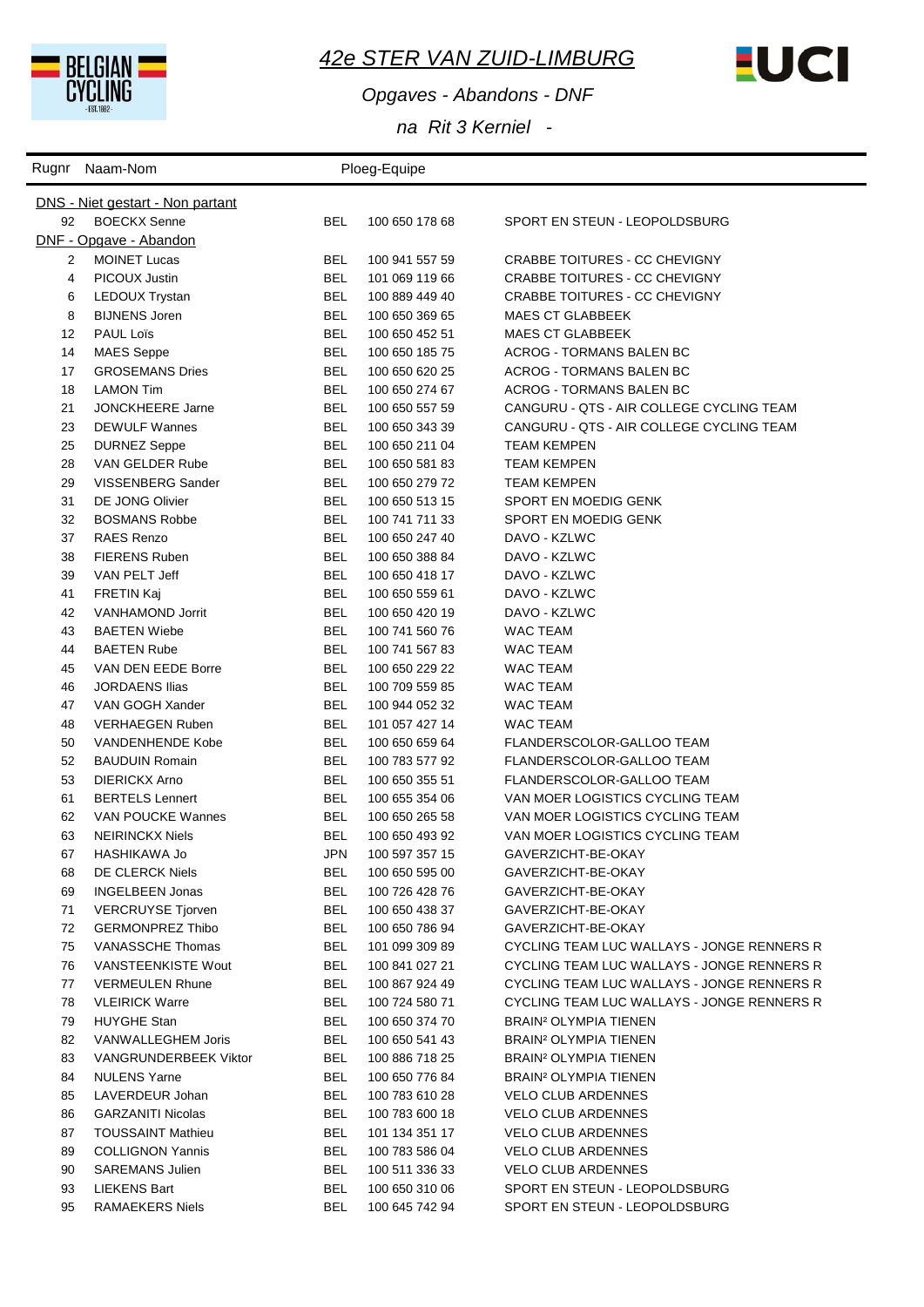



Opgaves - Abandons - DNF

| Rugnr | Naam-Nom                   |            | Ploeg-Equipe   |                                     |
|-------|----------------------------|------------|----------------|-------------------------------------|
| 96    | <b>RENS Kobe</b>           | <b>BEL</b> | 101 004 585 37 | SPORT EN STEUN - LEOPOLDSBURG       |
| 98    | <b>VAN GENECHTEN Jelle</b> | <b>BEL</b> | 100 865 505 55 | AVIA-RUDYCO-JANATRANS CYCLING TEAM  |
| 100   | <b>MAEYAERT Nathan</b>     | <b>BEL</b> | 100 650 300 93 | AVIA-RUDYCO-JANATRANS CYCLING TEAM  |
| 103   | <b>BROEKAERT Jelle</b>     | <b>BEL</b> | 100 650 622 27 | WIELERCLUB "ONDER ONS - PARIKE" VZW |
| 104   | <b>GOETHALS Thibault</b>   | <b>BEL</b> | 100 650 144 34 | WIELERCLUB "ONDER ONS - PARIKE" VZW |
| 105   | <b>HUBO Xander</b>         | <b>BEL</b> | 100 650 230 23 | WIELERCLUB "ONDER ONS - PARIKE" VZW |
| 107   | <b>MOERMAN Robbe</b>       | <b>BEL</b> | 100 863 171 49 | WIELERCLUB "ONDER ONS - PARIKE" VZW |
| 108   | PUNNEWAERT Liam            | <b>BEL</b> | 100 650 602 07 | WIELERCLUB "ONDER ONS - PARIKE" VZW |
| 109   | <b>LANHOVE Milan</b>       | <b>BEL</b> | 101 082 749 19 | SELECTIE VLAAMS-BRABANT             |
| 111   | VAN DEN BROECK Andreas     | <b>BEL</b> | 100 650 175 65 | SELECTIE VLAAMS-BRABANT             |
| 112   | <b>VAN THIENEN Tor</b>     | <b>BEL</b> | 100 650 717 25 | SELECTIE VLAAMS-BRABANT             |
| 114   | VAN HEMELRYCK Mats         | <b>BEL</b> | 100 650 578 80 | SELECTIE VLAAMS-BRABANT             |
| 115   | VAN LOVEN Stan             | <b>BEL</b> | 101 042 528 53 | WIELERCLUB STEEDS VOORAAN V.Z.W.    |
| 117   | <b>GUETTARI Sofiane</b>    | <b>BEL</b> | 10 065 052 52  | WIELERCLUB STEEDS VOORAAN V.Z.W.    |
| 119   | <b>GOOSSENS Marius</b>     | <b>BEL</b> | 100 650 422 21 | WIELERCLUB STEEDS VOORAAN V.Z.W.    |
| 121   | VAN BOMMEL Sep             | <b>NED</b> | 100 700 061 93 | <b>LIMBURG CYCLING SELECTIE</b>     |
| 122   | <b>TOUSSAINT Wouter</b>    | <b>NED</b> | 101 069 934 08 | LIMBURG CYCLING SELECTIE            |
| 123   | VAN EIJSDEN Bram           | <b>NED</b> | 100 233 948 65 | LIMBURG CYCLING SELECTIE            |
| 124   | <b>POLLAERT Sven</b>       | <b>NED</b> | 101 048 313 18 | LIMBURG CYCLING SELECTIE            |
| 126   | <b>HESSELINK Job</b>       | <b>NED</b> | 100 839 707 59 | LIMBURG CYCLING SELECTIE            |
| 130   | <b>VANDEURS Hugo</b>       | <b>DEN</b> | 101 128 538 24 | <b>TEAM HERNING CK JUNIOR</b>       |
| 131   | <b>STEENBJERG Philip</b>   | <b>DEN</b> | 10 056 508 24  | <b>TEAM HERNING CK JUNIOR</b>       |
| 133   | <b>BASSA Jens</b>          | <b>NED</b> | 100 228 495 44 | <b>WILLEBRORD WIL VOORUIT</b>       |
| 134   | <b>DINGEMANS Marijn</b>    | <b>NED</b> | 100 233 453 55 | <b>WILLEBRORD WIL VOORUIT</b>       |
| 136   | <b>MEINEMA Lennard</b>     | <b>NED</b> | 10 023 235 01  | WILLEBRORD WIL VOORUIT              |
| 140   | <b>HOLM Albert</b>         | <b>DEN</b> | 100 735 851 90 | NPV CARL RAS-ROSKILDE               |
| 141   | <b>SVARRE Tobias</b>       | <b>DEN</b> | 100 610 117 68 | NPV CARL RAS-ROSKILDE               |
| 145   | <b>GEERAERTS Ferre</b>     | <b>BEL</b> | 100 774 507 43 | KVC MEETJESLAND/DEMER EN DIJLE      |
| 146   | <b>TORFS Rik</b>           | <b>BEL</b> | 100 650 119 09 | KVC MEETJESLAND/DEMER EN DIJLE      |
| 147   | <b>LEEMPOELS Arno</b>      | <b>BEL</b> | 100 650 293 86 | KVC MEETJESLAND/DEMER EN DIJLE      |
| 149   | <b>SCHERRENS Lucas</b>     | <b>BEL</b> | 101 071 493 15 | KVC MEETJESLAND/DEMER EN DIJLE      |
| 150   | <b>MOREELS Emile</b>       | <b>BEL</b> | 100 650 778 86 | KVC MEETJESLAND/DEMER EN DIJLE      |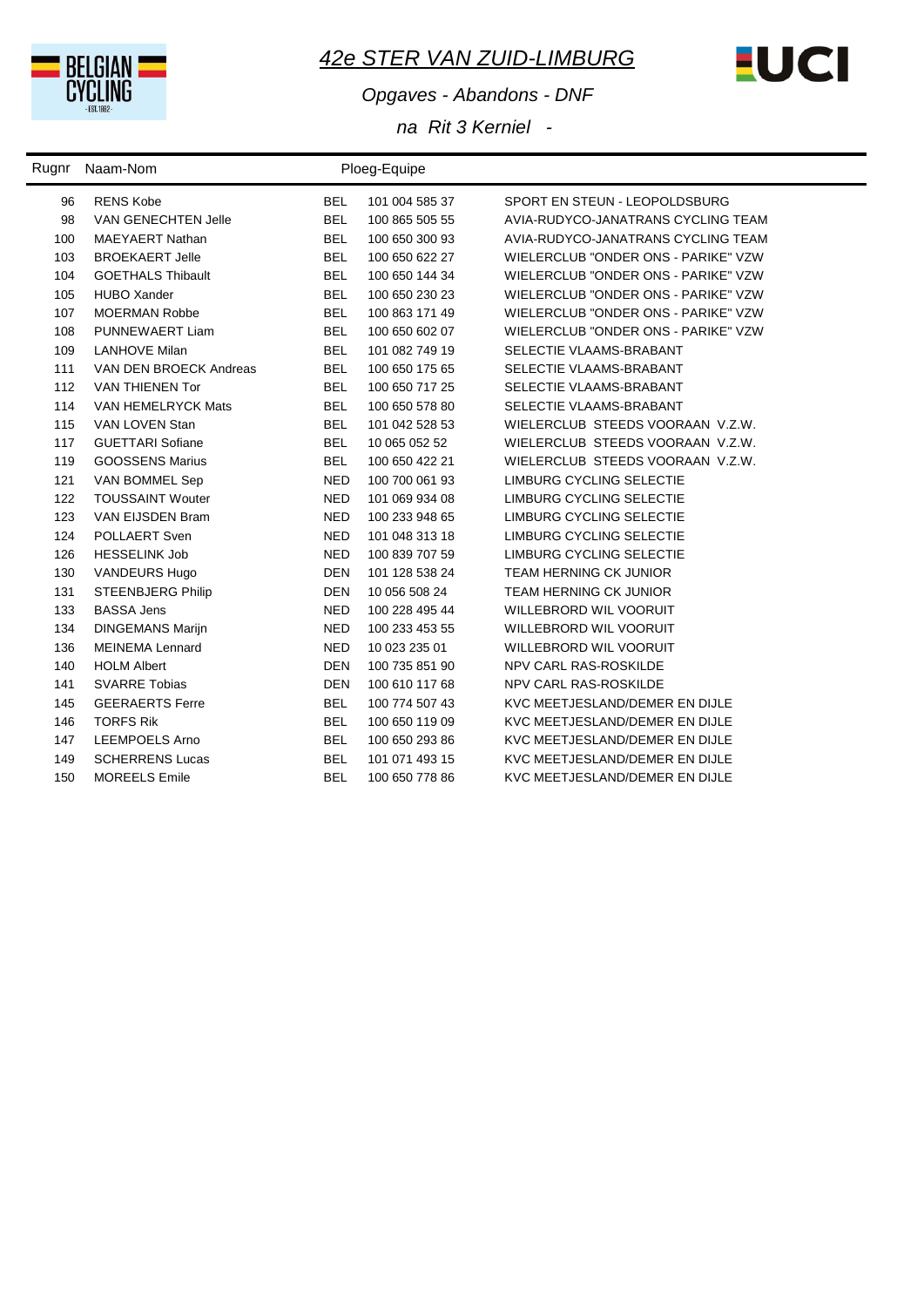

# Algemeen individueel klassement- Classement individuel général -<br>General Classification



|                | Rank Nr        |         | UCI ID                              | Name                                     | Team                                 | Time    | Gap     |
|----------------|----------------|---------|-------------------------------------|------------------------------------------|--------------------------------------|---------|---------|
| 1              | $13*$          |         |                                     | BEL 100 650 242 35 VERVENNE Jonathan     | <b>ACROG - TORMANS BALEN BC</b>      | 5:22:30 | 0:00:00 |
| 2              | 22             |         |                                     | BEL 100 650 238 31 OOSTERLINCK Joes      | CANGURU - QTS - AIR COLLEGE CYCLING  | 5:22:33 | 0:00:03 |
| 3              | 5              | J       |                                     | LUX 100 349 978 83 KOCKELMANN Mathieu    | <b>CRABBE TOITURES - CC CHEVIGNY</b> | 5:22:34 | 0:00:04 |
| 4              | 142            | J       | DEN 100 224 230 47 WANDAHL Nicolai  |                                          | NPV CARL RAS-ROSKILDE                | 5:22:35 | 0:00:05 |
| 5              | 99             |         |                                     | BEL 100 650 167 57 VAN RAEMDONCK Cédric  | AVIA-RUDYCO-JANATRANS CYCLING TEAM   | 5:22:42 | 0:00:12 |
| 6              | 64             |         |                                     | BEL 100 650 208 01 DE MEESTER Milan      | VAN MOER LOGISTICS CYCLING TEAM      | 5:22:44 | 0:00:14 |
| $\overline{7}$ | 139            |         | DEN 100 364 540 95 HANSEN Alexander |                                          | NPV CARL RAS-ROSKILDE                | 5:22:45 | 0:00:15 |
| 8              | 106            |         | BEL 100 650 136 26 KINO Jan         |                                          | WIELERCLUB "ONDER ONS - PARIKE" VZW  | 5:22:58 | 0:00:28 |
| 9              | 138            | J       | NED 100 230 536 48 NEELE Maurits    |                                          | <b>WILLEBRORD WIL VOORUIT</b>        | 5:22:59 | 0:00:29 |
| 10             | $7*$           |         | BEL 100 650 181 71 THONNON Senne    |                                          | <b>MAES CT GLABBEEK</b>              | 5:23:08 | 0:00:38 |
| 11             | 70             |         | BEL 100 723 829 96 REMMERIE Wout    |                                          | GAVERZICHT-BE-OKAY                   | 5:23:22 | 0:00:52 |
| 12             | 91             |         | BEL 100 765 296 47 GEERINCKX Wout   |                                          | SPORT EN STEUN - LEOPOLDSBURG        | 5:23:29 | 0:00:59 |
| 13             | $\overline{1}$ |         | BEL 100 708 831 36 BERNARD Thibaut  |                                          | <b>CRABBE TOITURES - CC CHEVIGNY</b> | 5:23:29 | 0:00:59 |
| 14             | 19             |         | BEL 100 815 579 84 INION Sander     |                                          | CANGURU - QTS - AIR COLLEGE CYCLING  | 5.23:31 | 0:01:01 |
| 15             | 143            | $\cdot$ | DEN 100 517 266 46 EGHOLM Kristian  |                                          | NPV CARL RAS-ROSKILDE                | 5:23:32 | 0:01:02 |
| 16             | 97             |         | BEL 100 650 245 38 WILLEMS Senne    |                                          | AVIA-RUDYCO-JANATRANS CYCLING TEAM   | 5:23:36 | 0:01:06 |
| 17             | 128            | Π.      |                                     | DEN 100 905 236 16 LAU Gustav Ferdinand  | TEAM HERNING CK JUNIOR               | 5:23:41 | 0:01:11 |
| 18             | 65             |         |                                     | BEL 100 650 411 10 DE TROYER Yorben      | VAN MOER LOGISTICS CYCLING TEAM      | 5:23:42 | 0:01:12 |
| 19             | 125            |         | NED 100 842 779 27 GRAAT Tijmen     |                                          | LIMBURG CYCLING SELECTIE             | 5:23:50 | 0:01:20 |
| 20             | 148            | J       | BEL 100 650 664 69 FEYS Milan       |                                          | KVC MEETJESLAND/DEMER EN DIJLE       | 5:23:52 | 0:01:22 |
| 21             | 101            |         | BEL 100 650 322 18 DE BAETS Jarno   |                                          | AVIA-RUDYCO-JANATRANS CYCLING TEAM   | 5:23:54 | 0:01:24 |
| 22             | 73             | $\cdot$ |                                     | BEL 100 650 766 74 LEENKNEGT Yaurick     | CYCLING TEAM LUC WALLAYS - JONGE RE  | 5:23:54 | 0:01:24 |
| 23             | 10             |         | BEL 100 861 955 94 MOONEN Zeno      |                                          | <b>MAES CT GLABBEEK</b>              | 5:23:55 | 0:01:25 |
| 24             | 20             |         | BEL 100 650 127 17 DHOOGE Thibau    |                                          | CANGURU - QTS - AIR COLLEGE CYCLING  | 5:23:58 | 0:01:28 |
| 25             | 135            |         | NED 100 233 609 17 KLAVER Jente     |                                          | <b>WILLEBRORD WIL VOORUIT</b>        | 5:24:00 | 0:01:30 |
| 26             | 15             | J       |                                     | BEL 100 650 456 55 VERHAGEN Xander       | <b>ACROG - TORMANS BALEN BC</b>      | 5:24:00 | 0:01:30 |
| 27             | $40*$          | J       | BEL 100 650 512 14 SWENNEN Tijl     |                                          | DAVO - KZLWC                         | 5:24:01 | 0:01:31 |
| 28             | 127            |         | DEN 100 533 179 51 MADSEN Jonas     |                                          | <b>TEAM HERNING CK JUNIOR</b>        | 5:24:08 | 0:01:38 |
| 29             | $94*$          |         |                                     | BEL 100 650 262 55 MARTOCCHIA Alessandro | SPORT EN STEUN - LEOPOLDSBURG        | 5:24:09 | 0:01:39 |
| 30             | 27             |         | BEL 100 650 448 47 SMETS Robbe      |                                          | <b>TEAM KEMPEN</b>                   | 5:24:41 | 0:02:11 |
| 31             | 3              |         | BEL 100 783 812 36 LAURENT Lucas    |                                          | CRABBE TOITURES - CC CHEVIGNY        | 5:24:53 | 0:02:23 |
| 32             | 102            | J       | BEL 100 650 489 88 SLAETS Yorick    |                                          | AVIA-RUDYCO-JANATRANS CYCLING TEAM   | 5:25:27 | 0:02:57 |
| 33             | 11             |         |                                     | BEL 100 650 350 46 DE BEUCKELEER Seppe   | <b>MAES CT GLABBEEK</b>              | 5:26:10 | 0:03:40 |
| 34             | 49             | J       |                                     | BEL 100 650 645 50 GOOSSENS Nicholas     | FLANDERSCOLOR-GALLOO TEAM            | 5:27:01 | 0:04:31 |
| 35             | 129            | J       |                                     | DEN 100 520 574 56 FONNESBECH Nicklas    | <b>TEAM HERNING CK JUNIOR</b>        | 5:29:05 | 0:06:35 |
| 36             | 88             | J       | BEL 10 064 270 96 SORLI Esteban     |                                          | <b>VELO CLUB ARDENNES</b>            | 5:30:31 | 0:08:01 |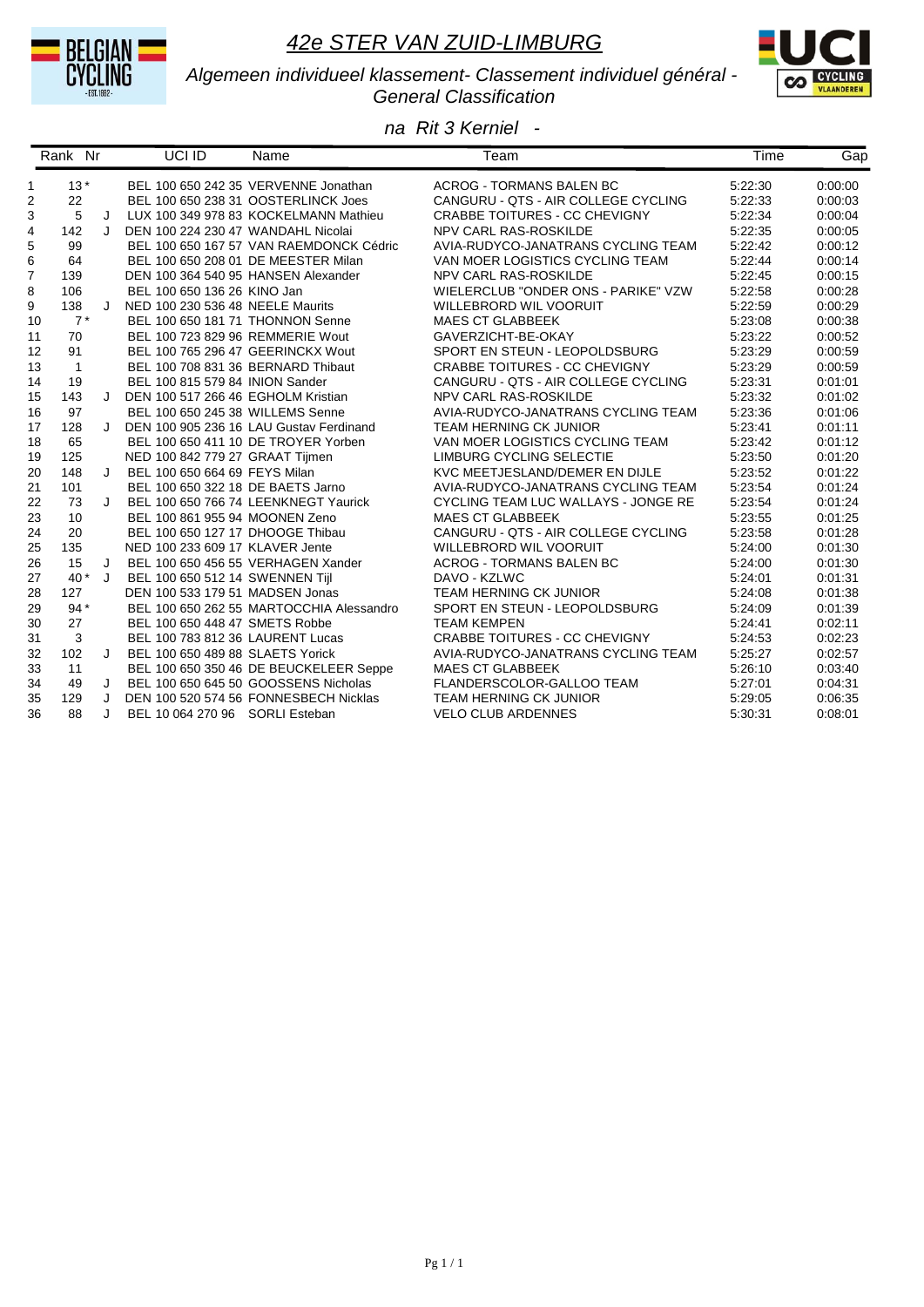



Algemeen puntenklassement - Classement général aux points -<br>General Points Classification

|     |                         | na Rit 3 Kerniel                                                                                                                                                                                                                                                                                                                                                                                             |                      |
|-----|-------------------------|--------------------------------------------------------------------------------------------------------------------------------------------------------------------------------------------------------------------------------------------------------------------------------------------------------------------------------------------------------------------------------------------------------------|----------------------|
|     |                         | Ploeg-Equipe                                                                                                                                                                                                                                                                                                                                                                                                 | <b>Punten-Points</b> |
|     |                         | CANGURU - QTS - AIR COLLEGE CYCLING TEAM                                                                                                                                                                                                                                                                                                                                                                     | 29                   |
| 139 | <b>HANSEN Alexander</b> | NPV CARL RAS-ROSKILDE                                                                                                                                                                                                                                                                                                                                                                                        | 25                   |
|     |                         | CRABBE TOITURES - CC CHEVIGNY                                                                                                                                                                                                                                                                                                                                                                                | 24                   |
|     |                         | ACROG - TORMANS BALEN BC                                                                                                                                                                                                                                                                                                                                                                                     | 20                   |
|     |                         | VAN MOER LOGISTICS CYCLING TEAM                                                                                                                                                                                                                                                                                                                                                                              | 18                   |
|     |                         | <b>TEAM HERNING CK JUNIOR</b>                                                                                                                                                                                                                                                                                                                                                                                | 17                   |
|     | <b>INION Sander</b>     | CANGURU - QTS - AIR COLLEGE CYCLING TEAM                                                                                                                                                                                                                                                                                                                                                                     | 17                   |
|     |                         | NPV CARL RAS-ROSKILDE                                                                                                                                                                                                                                                                                                                                                                                        | 14                   |
|     |                         | CRABBE TOITURES - CC CHEVIGNY                                                                                                                                                                                                                                                                                                                                                                                | 14                   |
|     |                         | <b>MAES CT GLABBEEK</b>                                                                                                                                                                                                                                                                                                                                                                                      | 13                   |
|     |                         | KVC MEETJESLAND/DEMER EN DIJLE                                                                                                                                                                                                                                                                                                                                                                               | 13                   |
|     |                         | MAES CT GLABBEEK                                                                                                                                                                                                                                                                                                                                                                                             | 13                   |
|     | VAN RAEMDONCK Cédric    | AVIA-RUDYCO-JANATRANS CYCLING TEAM                                                                                                                                                                                                                                                                                                                                                                           | 11                   |
| 138 |                         | <b>WILLEBRORD WIL VOORUIT</b>                                                                                                                                                                                                                                                                                                                                                                                | 9                    |
| 143 | <b>EGHOLM Kristian</b>  | NPV CARL RAS-ROSKILDE                                                                                                                                                                                                                                                                                                                                                                                        | 9                    |
| 106 |                         | WIELERCLUB "ONDER ONS - PARIKE" VZW                                                                                                                                                                                                                                                                                                                                                                          | 8                    |
| 70  | <b>REMMERIE Wout</b>    | GAVERZICHT-BE-OKAY                                                                                                                                                                                                                                                                                                                                                                                           | 8                    |
|     |                         | WILLEBRORD WIL VOORUIT                                                                                                                                                                                                                                                                                                                                                                                       | $\overline{7}$       |
|     |                         | SPORT EN STEUN - LEOPOLDSBURG                                                                                                                                                                                                                                                                                                                                                                                | 6                    |
|     |                         | CYCLING TEAM LUC WALLAYS - JONGE RENNERS R                                                                                                                                                                                                                                                                                                                                                                   | 6                    |
|     |                         | AVIA-RUDYCO-JANATRANS CYCLING TEAM                                                                                                                                                                                                                                                                                                                                                                           | 5                    |
|     |                         | VAN MOER LOGISTICS CYCLING TEAM                                                                                                                                                                                                                                                                                                                                                                              |                      |
|     |                         | Rang Rugnr Naam-Nom<br>22 OOSTERLINCK Joes<br>5 KOCKELMANN Mathieu<br>13 VERVENNE Jonathan<br>64 DE MEESTER Milan<br>128 LAU Gustav Ferdinand<br>19<br>142 WANDAHL Nicolai<br>1 BERNARD Thibaut<br>7 THONNON Senne<br>148 FEYS Milan<br>10 MOONEN Zeno<br>99<br><b>NEELE Maurits</b><br>KINO Jan<br>135 KLAVER Jente<br>91 GEERINCKX Wout<br>73 LEENKNEGT Yaurick<br>97 WILLEMS Senne<br>65 DE TROYER Yorben |                      |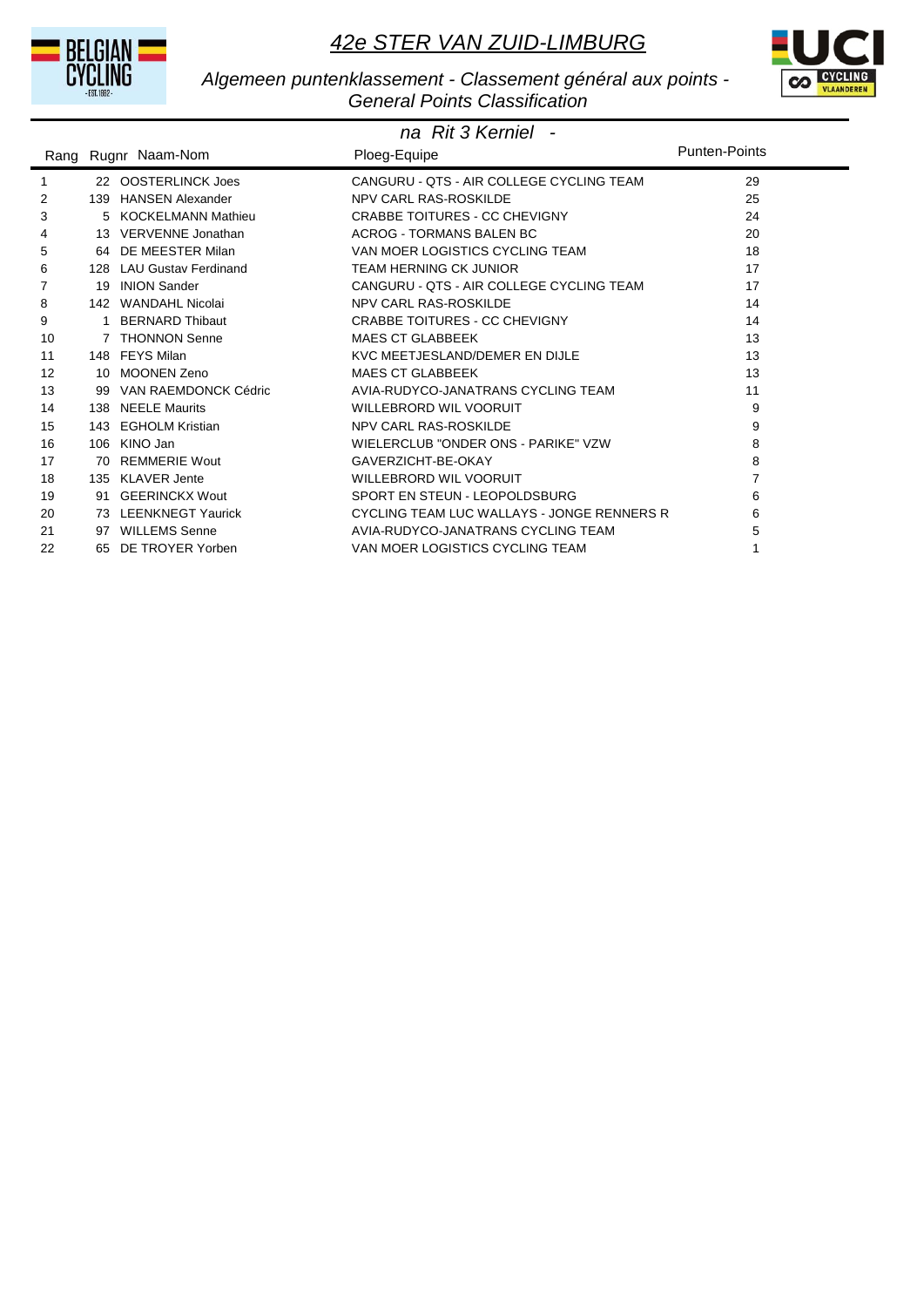

*Algemeen Jongerenklassement - Classement Géneral du Meilleur Jeune - General Youth Classification*



| Rank Nr |      | UCI ID                                  | Name                                        | Team                            | Time    | <b>Places</b> |
|---------|------|-----------------------------------------|---------------------------------------------|---------------------------------|---------|---------------|
|         |      |                                         | 5 LUX 100 349 978 83 KOCKELMANN Mathieu     | CRABBE TOITURES - CC CHEVIGNY   | 5.22.34 | 19            |
| 2       |      | 142 DEN 100 224 230 47                  | WANDAHL Nicolai                             | NPV CARL RAS-ROSKILDE           | 5:22:35 | 38            |
| 3       |      | 138 NED 100 230 536 48 NEELE Maurits    |                                             | WILLEBRORD WIL VOORUIT          | 5.22.59 | 58            |
| 4       |      | 143 DEN 100 517 266 46 EGHOLM Kristian  |                                             | NPV CARL RAS-ROSKILDE           | 5:23:32 | 44            |
| 5       |      |                                         | 128 DEN 100 905 236 16 LAU Gustav Ferdinand | TEAM HERNING CK JUNIOR          | 5.23.41 | 48            |
| 6       |      | 148 BEL 100 650 664 69 FEYS Milan       |                                             | KVC MEETJESLAND/DEMER EN DIJLE  | 5:23:52 | 102           |
|         |      | 73 BEL 100 650 766 74 LEENKNEGT Yaurick |                                             | CYCLING TEAM LUC WALLAYS - JONG | 5:23:54 | 67            |
| 8       |      | 15 BEL 100 650 456 55 VERHAGEN Xander   |                                             | ACROG - TORMANS BALEN BC        | 5.24.00 | 117           |
| 9       | 40   | BEL 100 650 512 14 SWENNEN Tijl         |                                             | DAVO - KZLWC                    | 5.24.01 | 87            |
| 10      | 102. | BEL 100 650 489 88 SLAETS Yorick        |                                             | AVIA-RUDYCO-JANATRANS CYCLING T | 5.25.27 | 140           |
| 11      | 49.  | BEL 100 650 645 50                      | GOOSSENS Nicholas                           | FLANDERSCOLOR-GALLOO TEAM       | 5:27:01 | 164           |
| 12      | 129. |                                         | DEN 100 520 574 56 FONNESBECH Nicklas       | TEAM HERNING CK JUNIOR          | 5:29:05 | 176           |
| 13      | 88.  | BEL 10 064 270 96                       | <b>SORLI Esteban</b>                        | <b>VELO CLUB ARDENNES</b>       | 5.30.31 | 229           |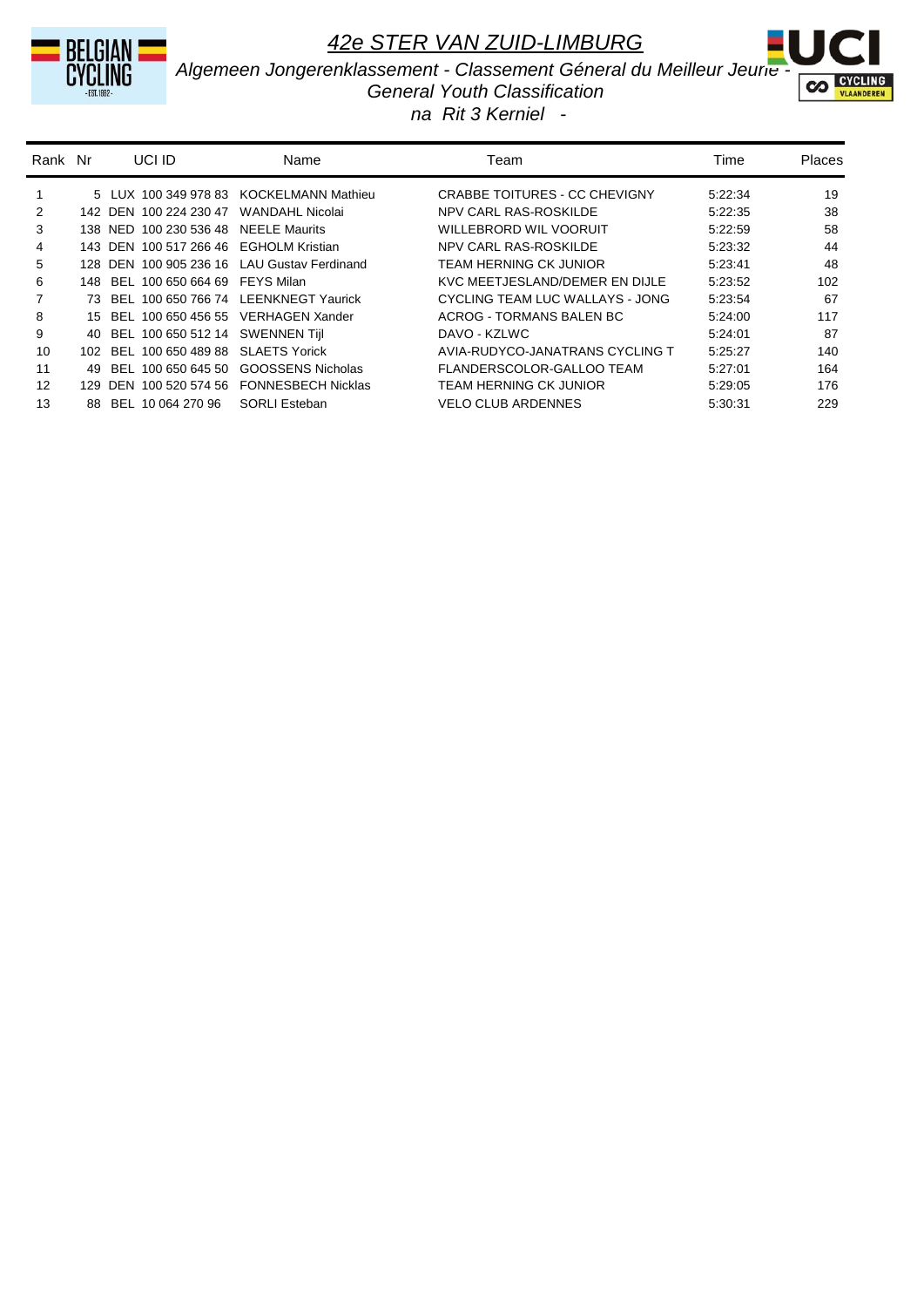



*Algemeen rushesklassement - Classement général des rush - General sprint classification*

| Rank Nr |    | Name                     | Team                                    | Points |
|---------|----|--------------------------|-----------------------------------------|--------|
|         | 99 | VAN RAEMDONCK Cédric     | AVIA-RUDYCO-JANATRANS CYCLING TEAM      | 12     |
|         |    | 139 HANSEN Alexander     | NPV CARL RAS-ROSKILDE                   | 10     |
| 3       |    | 128 LAU Gustav Ferdinand | TEAM HERNING CK JUNIOR                  | 6      |
| 4       |    | 97 WILLEMS Senne         | AVIA-RUDYCO-JANATRANS CYCLING TEAM      | 6      |
| 5       |    | 5 KOCKELMANN Mathieu     | CRABBE TOITURES - CC CHEVIGNY           | 4      |
| 6       |    | 22 OOSTERLINCK Joes      | CANGURU - QTS - AIR COLLEGE CYCLING TEA | 4      |
|         |    | 3 LAURENT Lucas          | CRABBE TOITURES - CC CHEVIGNY           | 4      |
| 8       |    | 13 VERVENNE Jonathan     | ACROG - TORMANS BALEN BC                | 2      |
| 9       |    | 64 DE MEESTER Milan      | VAN MOER LOGISTICS CYCLING TEAM         | 2      |
| 10      |    | 20 DHOOGE Thibau         | CANGURU - OTS - AIR COLLEGE CYCLING TEA |        |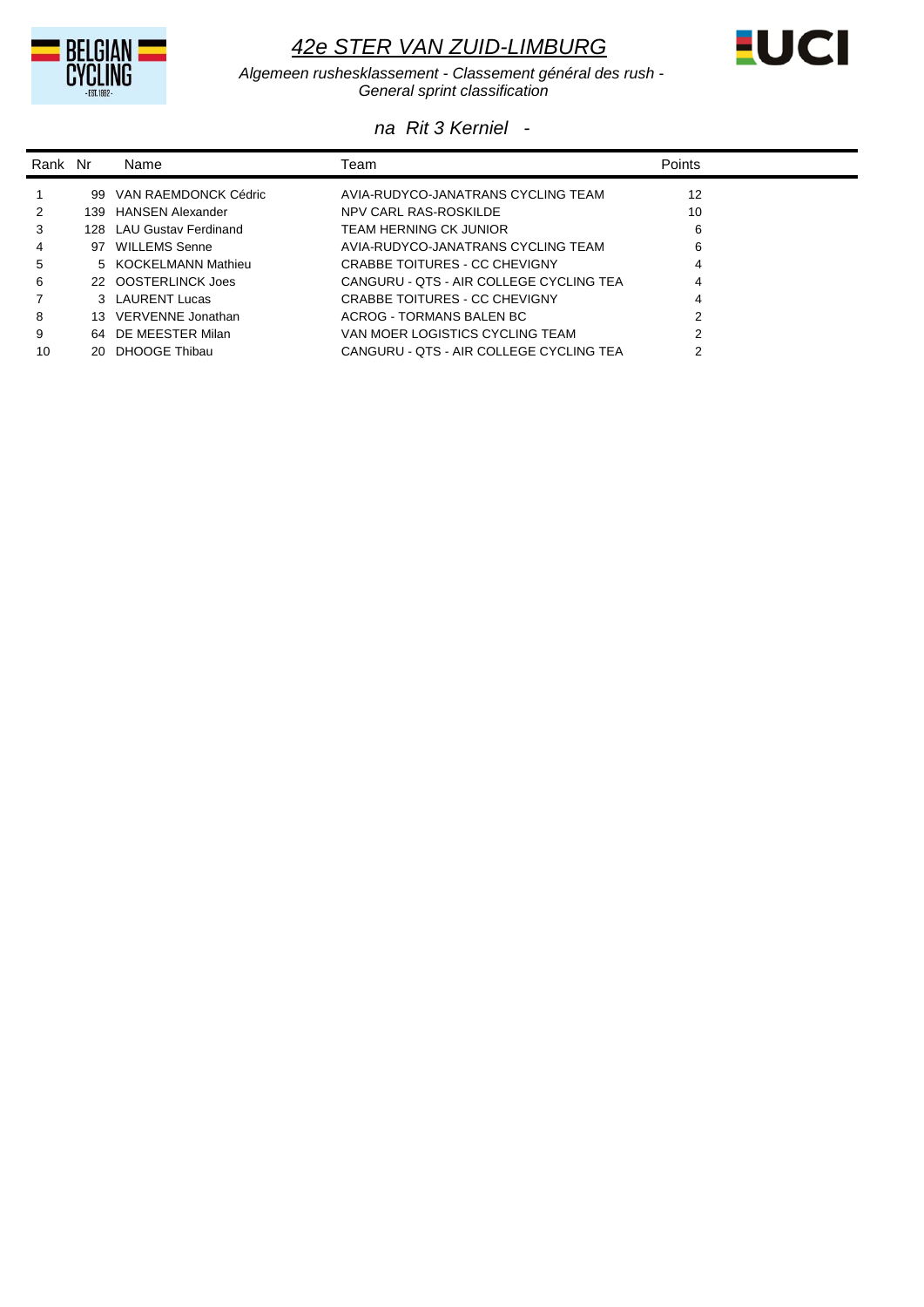



Algemeen bergklassement - Classement géneral des GPM - General Mountain<br>Classification

| Rank Nr |     | Name                    | Team                                    | Points |
|---------|-----|-------------------------|-----------------------------------------|--------|
|         |     | 129 FONNESBECH Nicklas  | TEAM HERNING CK JUNIOR                  | 29     |
| 2       |     | 99 VAN RAEMDONCK Cédric | AVIA-RUDYCO-JANATRANS CYCLING TEAM      | 13     |
| 3       |     | 142 WANDAHL Nicolai     | NPV CARL RAS-ROSKILDE                   | 11     |
| 4       |     | 65 DE TROYER Yorben     | VAN MOER LOGISTICS CYCLING TEAM         | 11     |
| 5       |     | 106 KINO Jan            | WIELERCLUB "ONDER ONS - PARIKE" VZW     | 10     |
| 6       |     | 5 KOCKELMANN Mathieu    | CRABBE TOITURES - CC CHEVIGNY           |        |
| 7       |     | 138 NEELE Maurits       | WILLEBRORD WIL VOORUIT                  |        |
| 8       |     | 143 EGHOLM Kristian     | NPV CARL RAS-ROSKILDE                   |        |
| 9       | 10. | MOONEN Zeno             | MAES CT GLABBEEK                        |        |
| 10      |     | 22 OOSTERLINCK Joes     | CANGURU - QTS - AIR COLLEGE CYCLING TEA |        |
| 11      |     | 64 DE MEESTER Milan     | VAN MOER LOGISTICS CYCLING TEAM         |        |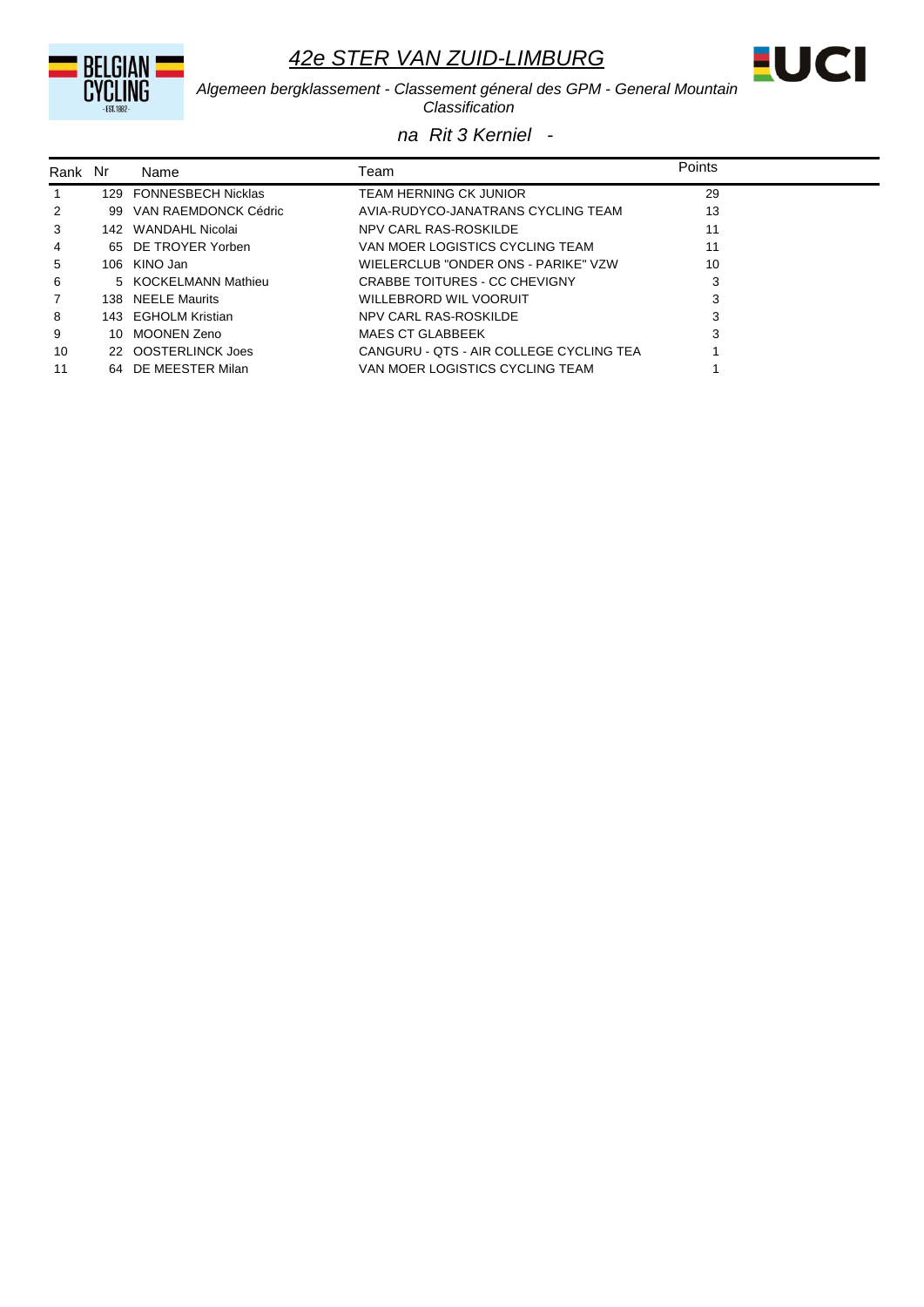



Algemeen ploegenklassement - Classement général par équipes - General Team Classification

| Rank          | Team                                     | Time     |
|---------------|------------------------------------------|----------|
|               | NPV CARL RAS-ROSKILDE                    | 16:08:56 |
| $\mathcal{P}$ | CRABBE TOITURES - CC CHEVIGNY            | 16:10:01 |
| 3             | AVIA-RUDYCO-JANATRANS CYCLING TEAM       | 16:10:01 |
| 4             | CANGURU - QTS - AIR COLLEGE CYCLING TEAM | 16:10:18 |
| 5             | MAES CT GLABBEEK                         | 16:11:10 |
| 6             | TEAM HERNING CK JUNIOR                   | 16:12:03 |
|               |                                          |          |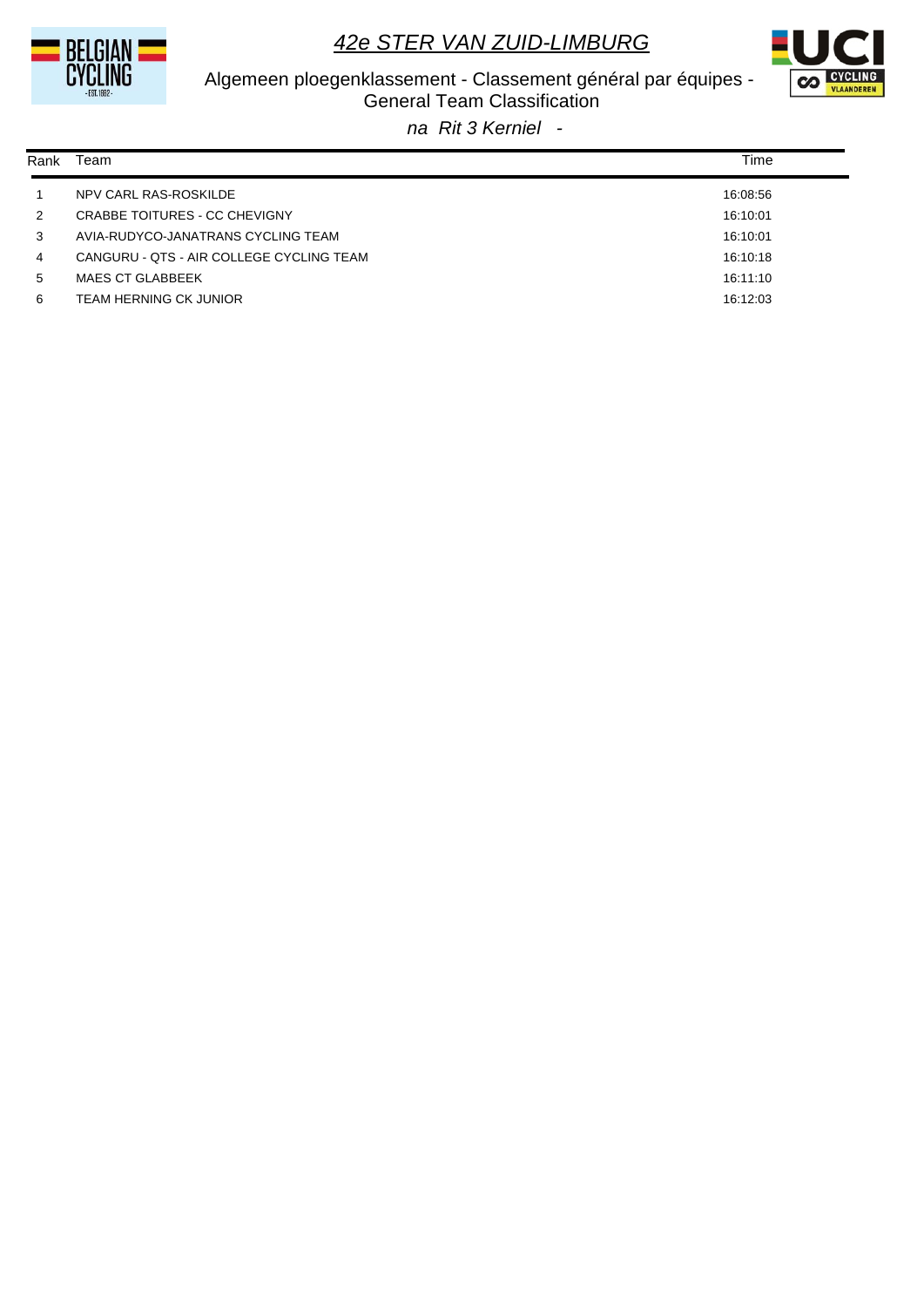



*Alg Klassement Regionale Renner -Classement Géneral Meilleur Regionaux - General Classification Regional Rider na Rit 3 Kerniel -* 

|   | Rang Rugnr Naam          | Ploeg - Equip                              | Tijd    | <b>Plaatsen</b> |
|---|--------------------------|--------------------------------------------|---------|-----------------|
|   | 13 VERVENNE Jonathan     | BEL 20030527 ACROG - TORMANS BALEN BC      | 5.22.30 | 49              |
| 2 | THONNON Senne            | BEL 20030319 MAES CT GLABBEEK              | 5.23.08 | 62              |
| 3 | 40 SWENNEN Tijl          | BEL 20040221 DAVO - KZLWC                  | 5:24:01 | 87              |
| 4 | 94 MARTOCCHIA Alessandro | BEL 20030618 SPORT EN STEUN - LEOPOLDSBURG | 5.24.09 | 121             |